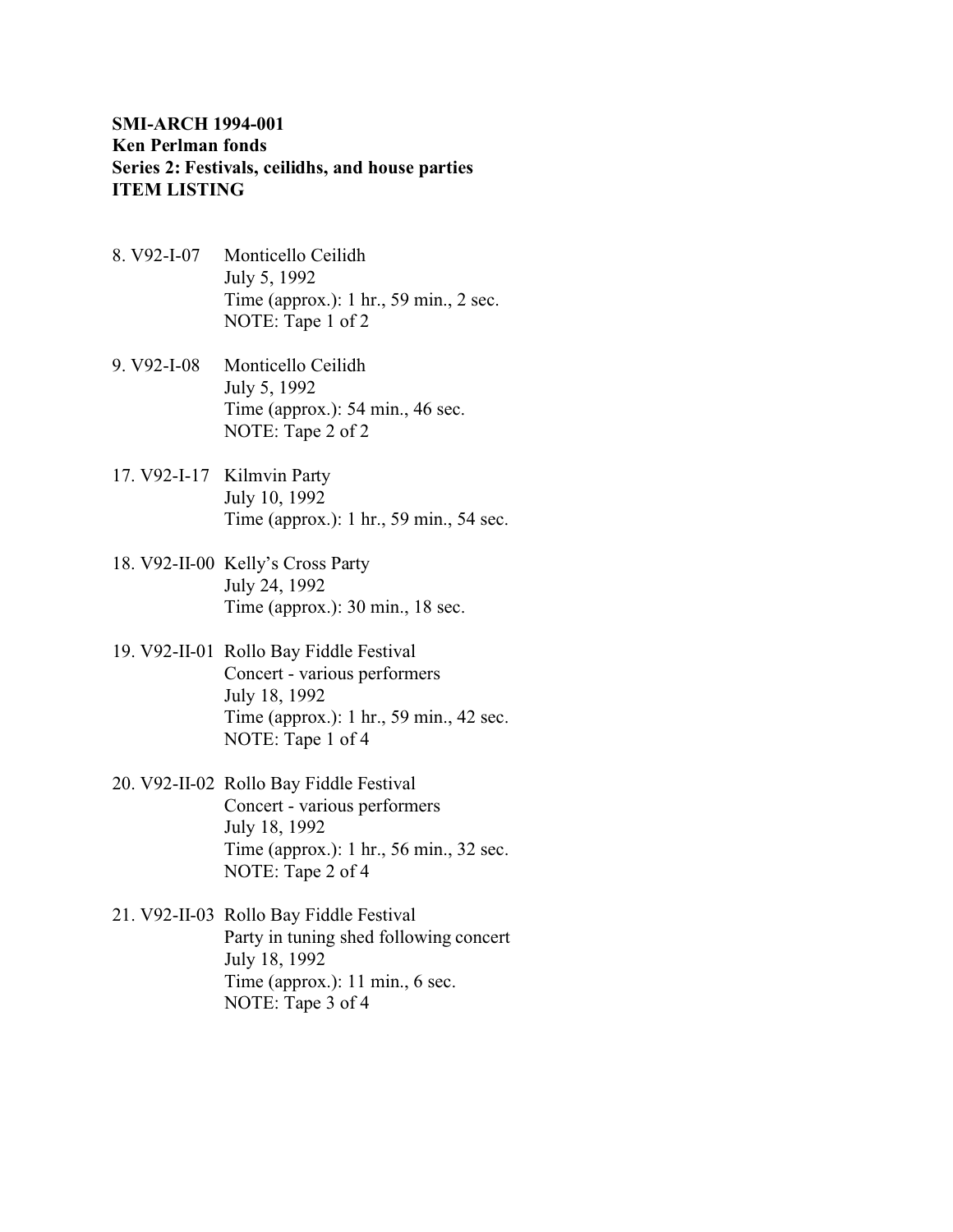## **SMI-ARCH 1994-001 Ken Perlman fonds Series 2: Festivals, ceilidhs, and house parties ITEM LISTING - continued**

- 22. V92-II-04 Rollo Bay Fiddle Festival Party in tuning shed following concert July 18, 1992 Time (approx.): 5 min., 45 sec. NOTE: Tape 4 of 4
- 23. V92-II-05 Rollo Bay Fiddle Festival Concert - various performers July 19, 1992 Time (approx.): 1 hr., 51 min., 43 sec. NOTE: Tape 1 of 5
- 24. V92-II-06 Rollo Bay Fiddle Festival Concert - various performers July 19, 1992 Time (approx.): 1 hr., 15 min., 8 sec. NOTE: Tape 2 of 5
- 25. V92-II-07 Rollo Bay Fiddle Festival Concert - various performers July 19, 1992 Time (approx.): 1 hr., 53 min., 39 sec. NOTE: Tape 3 of 5
- 26. V92-II-08 Rollo Bay Fiddle Festival Concert - various performers July 19, 1992 Time (approx.): 1 hr., 50 min., 1 sec. NOTE: Tape 4 of 5
- 27. V92-II-09 Rollo Bay Fiddle Festival Jam Session July 19, 1992 Time (approx.): 54 min., 21 sec. NOTE: Tape 5 of 5